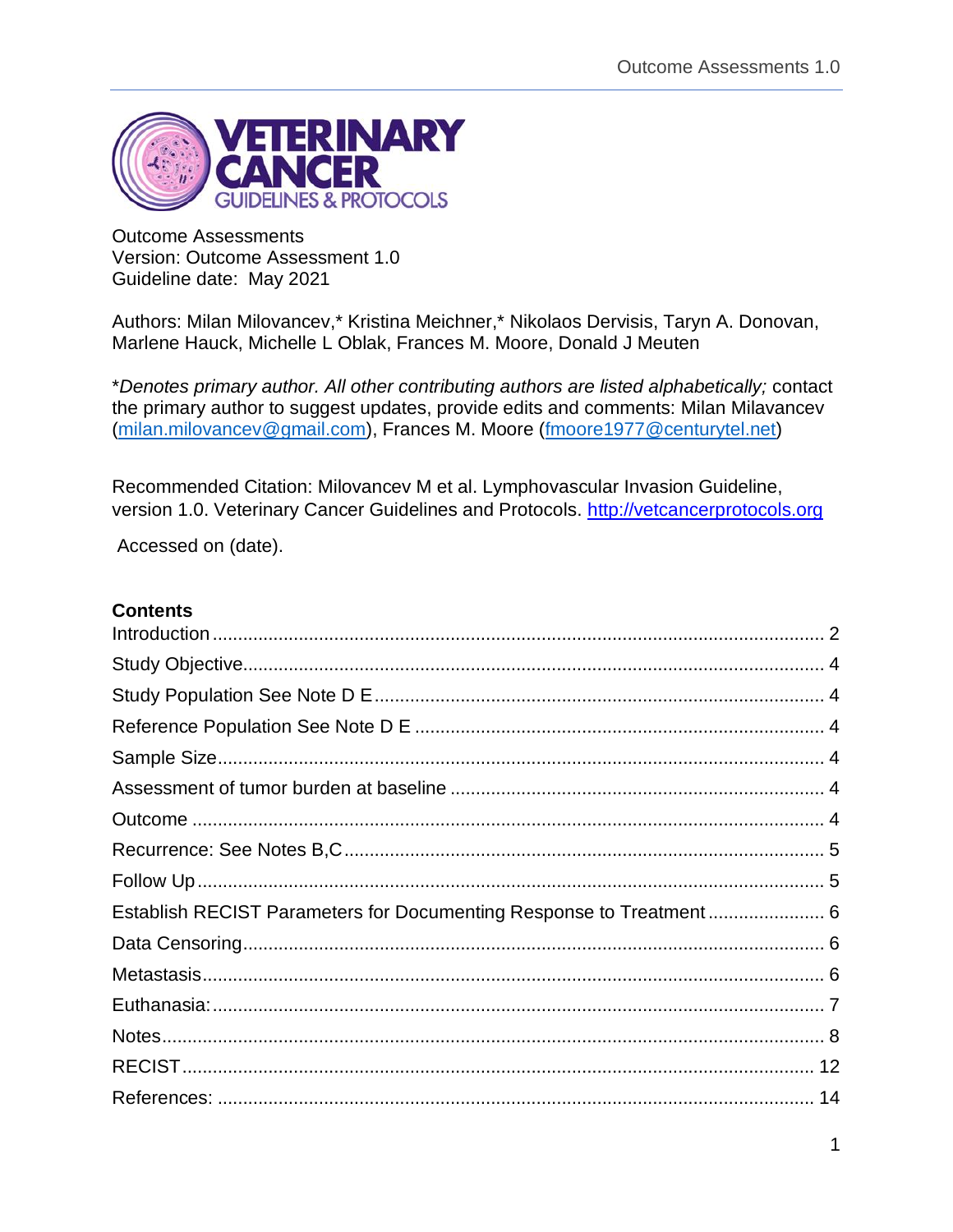#### <span id="page-1-0"></span>**Introduction**

It is essential to have standardized methods for pathological evaluation of tumors and for assessment of patient outcomes to compare studies and to evaluate prognostic utility of pathological parameters. These two components of oncology must be linked as the goal of prognostic studies is to identify markers predictive of disease outcome. Outcome assessment results ultimately determine the utility of tumor classification and grading systems. Studies seeking to provide clinical validation of proposed prognostic or predictive markers must adhere to the highest standards and be reproducible, to convince their readership that the new methodology is clinically relevant and therefore worth investing time and effort to adopt. Recommended guidelines for the conduct and evaluation of prognostic studies in veterinary oncology were published in 2011 with the goal to*-increase the quality and standardization of veterinary prognostic studies to facilitate independent evaluation, validation, comparison, and implementation of study results. These guidelines should be considered a recommendation based on the current state of knowledge in the field, and they will need to be continually reevaluated and revised as veterinary oncology continues to progress. 1* This reference is an excellent resource and Figure 1 summarizes the key elements required of a prognostic study.<sup>11</sup> In addition to this, the Veterinary Cooperative Oncology Group created a consensus document to establish a framework for standardization of procedures for response assessment in canine solid tumors.<sup>2</sup> Much of the information in this protocol is derived from these two publications.

A difficulty in organizing this guideline is that there are generic parameters of outcome assessment that can be broadly applied but there are also unique features that must be assessed which are tumor specific. For example, mast cell tumor (MCT) and lymphoma rarely to never metastasize to lungs, mast cells in lymph nodes can be present for non-neoplastic reasons and there is no marker to distinguish neoplastic vs non-neoplastic mast cells. Some tumors have a predilection to metastasize to bone (prostate) and some spread to unusual locations such as the digits of cats with primary

2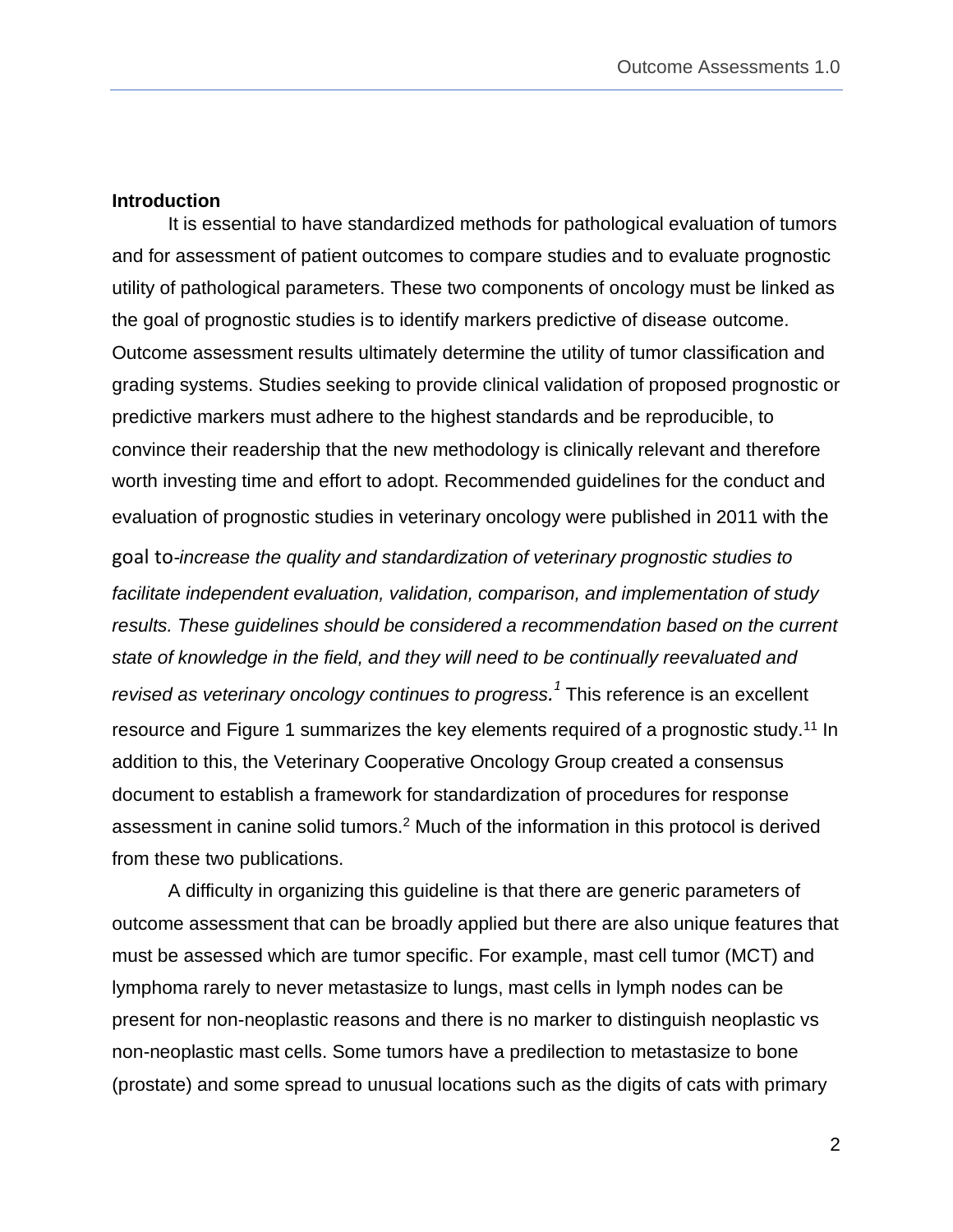pulmonary carcinomas. Recurrence may be more important for certain tumors and for some tumors it is difficult or impossible to determine if it is multicentric vs metastatic (hemangiosarcoma, disseminated histiocytic sarcoma). This guideline is designed as a general guideline and unique features which are specific for a tumor type are not listed individually. A common feature for all tumors is that outcome assessment determines which histologic or gross parameters are clinically important.

With the aim of minimizing redundancy, the discussion will quote extant publications to emphasize major points whenever possible. Development of new potential standards or techniques will be cited separately and presented in relation to the original recommendations. An emphasis of histopathology, or cytology at a minimum, is emphasized as the gold-standard for confirming local recurrence and metastatic lesions, and this should be retained. Sentinel lymph node (SLN) mapping is mentioned, and since this publication, has undergone notable advances with multiple publications on several methods of SLN identification from a wide range of institutions.3- <sup>11</sup> In the absence of SLN mapping, locoregional lymph node drainage patterns have been published and can be used to quide presumptive SLN testing.<sup>12</sup> Although limited to canine mast cell tumors (MCT) at this point, a clinically-prognostic lymph node metastasis grading scheme has been published, suggesting an analogous scheme for solid tumor lymph node metastasis may be worth investigating.<sup>13</sup> Similarly, a recent publication in canine MCT demonstrated that approximately 50% of nonpalpable/normal-sized regional lymph nodes harbored metastatic cells (HN2 or HN3), a finding that warrants investigation in other canine solid tumors as it may impact study design, patient staging, and outcome measurements.<sup>14</sup> Long term follow up is essential on these studies as presence of possible tumor cells in lymph nodes may not be as negatively prognostic as once thought. Originally, survival times of approximately 8 months were reported in dogs with cytologically confirmed lymph node metastasis of MCT as compared to 6 years for dogs with normal or reactive lymph nodes.<sup>1</sup> However, this can be a self-fulfilling prophecy. Once owners are informed of the situation and the published survival statistics, this information can influence decisions to treat which in turn affects survival data. Other studies have reported prolonged survival times in dogs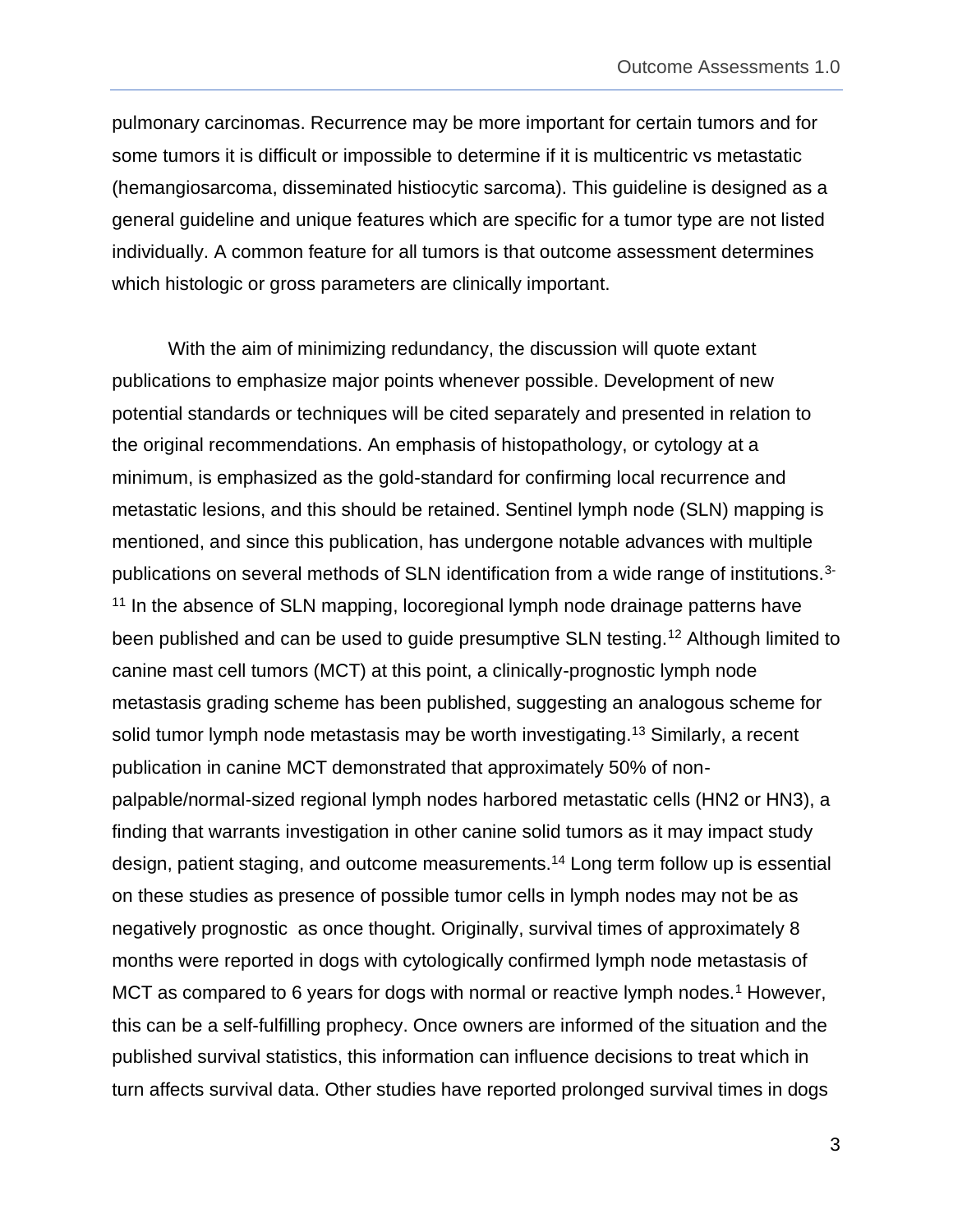with Stage 2 MCT, however, the sample size in each study is low and treatments varied,

both of which are common problems in veterinary publications.

The following elements are key features of study designed discussed in these manuscripts.

## <span id="page-3-0"></span>**Study Objective**

\_\_\_\_\_ Clearly defined, testable hypothesis

## <span id="page-3-1"></span>**Study Population See Note D E**

- **\_\_\_\_\_** Tumor type (histological classification, location, other criteria)
- \_\_\_\_\_ Define treatment groups

\_\_\_\_\_ Uniform therapeutic treatment

\_\_\_\_\_\_ Signalment

\_\_\_\_\_ Inclusion criteria

# <span id="page-3-2"></span>**Reference Population See Note D E**

\_\_\_\_\_ Case definition similar to study population but differing in prognostic factor

# <span id="page-3-3"></span>**Sample Size**

- \_\_\_\_\_ Justify sample size (adequate to avoid type II errors)
- **\_\_\_\_\_** Number of prognostic factors monitored
- \_\_\_\_\_ Number of events to be monitored

# <span id="page-3-4"></span>**Assessment of tumor burden at baseline**

**Letter** Clinical examination

\_\_\_\_\_ Imaging

\_\_\_\_\_ Radiographs

\_\_\_\_\_ CT

# <span id="page-3-5"></span>**Outcome**

\_\_\_\_\_ Event definition (criteria must be defined)

\_\_\_\_\_ Confirmation by imaging (indicate method)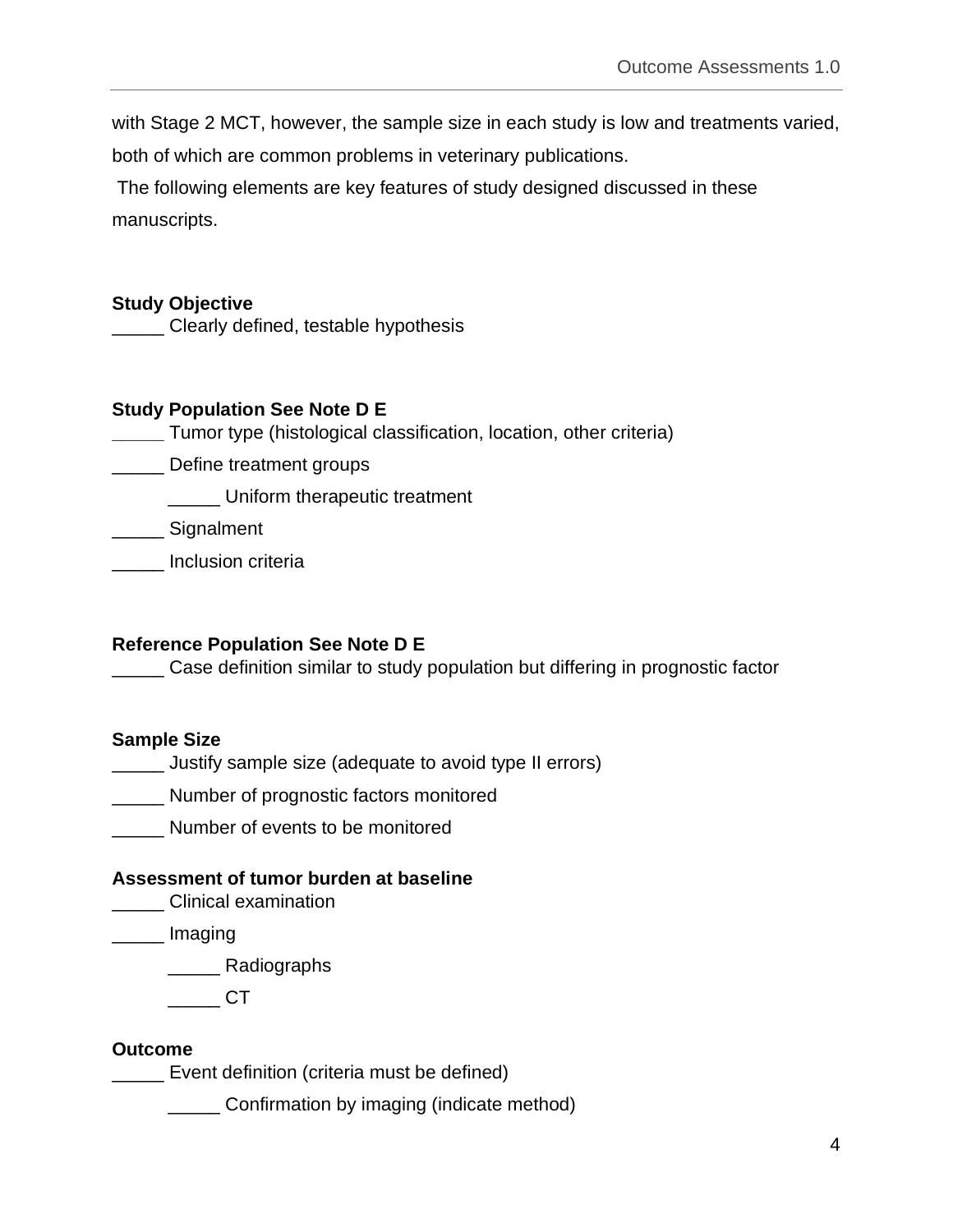**\_\_\_\_\_** Confirmation by cytology

**\_\_\_\_\_\_** Confirmation by histology

\_\_\_\_\_ Confirmation by autopsy (Note B)

**LECT** Define frequency of monitoring

\_\_\_\_\_ Determine 1,2 and 5 year survival probabilities, ideally with hazard ratios reported between groups<sup>1</sup>

# <span id="page-4-0"></span>**Recurrence: See Notes B,C**

\_\_\_\_\_ Local (presence of the same tumor within the region of the previous surgical site)

\_\_\_\_\_ Confirmed

\_\_\_\_\_ Histology

\_\_\_\_\_ Cytology

\_\_\_\_\_ Imaging (indicate method; (radiographs, ultrasound CT, MRI)

\_\_\_\_\_ Other (specify)

Palpation

\_\_\_\_\_\_Measurement (mm, cm)

Location

\_\_\_\_\_ Suspected

# <span id="page-4-1"></span>**Follow Up**

\_\_\_\_\_ Establish follow up interval times (prospective study) and include minimum length of follow up

Determine 1, 2 and 5 year outcomes

**Example 25 Progression Free Survival (PFS)** 

\_\_\_\_\_\_Overall Survival Time (ST)

\_\_\_\_\_\_Disease Free Interval (DFI)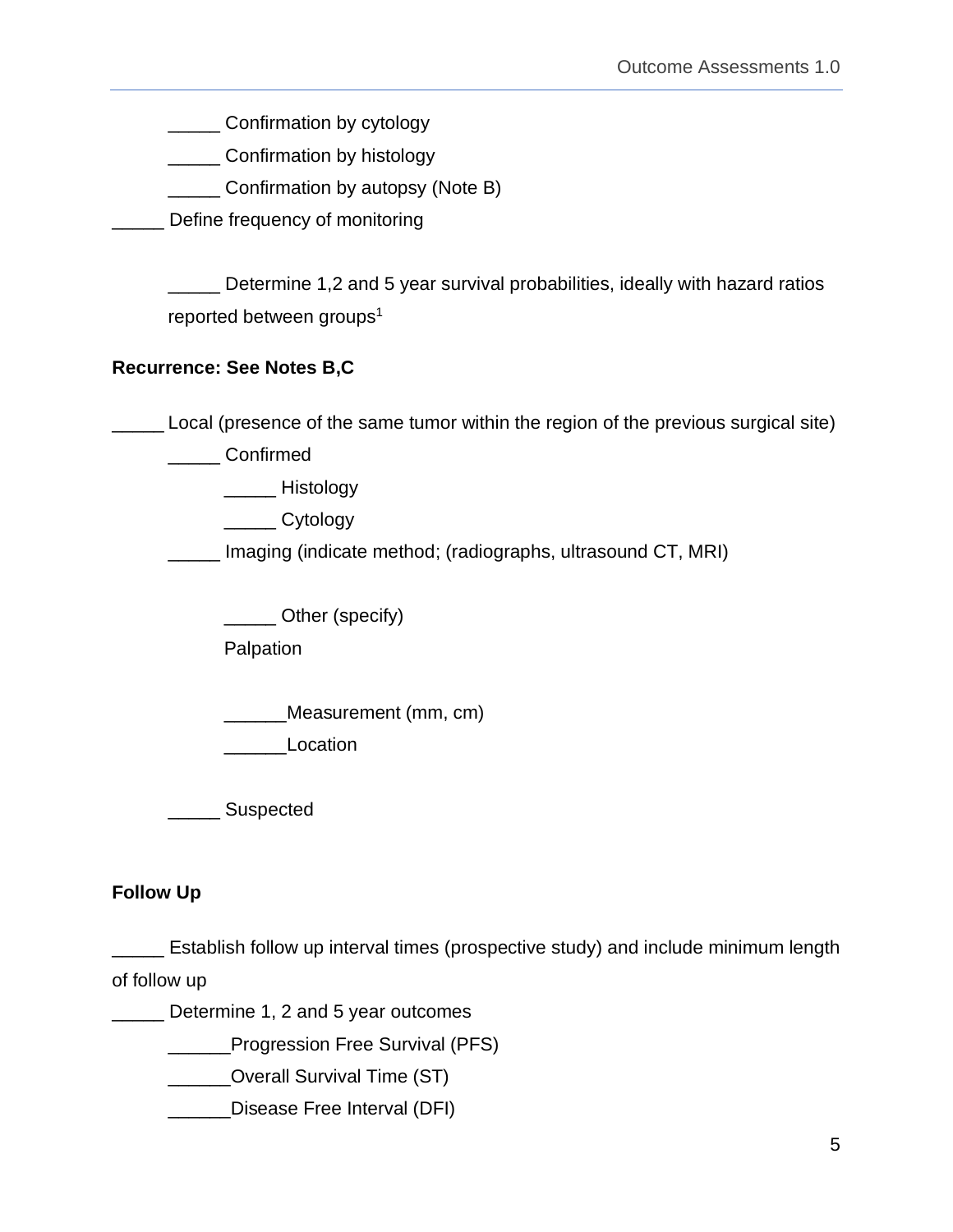### <span id="page-5-0"></span>**Establish RECIST Parameters for Documenting Response to Treatment**  (see Note F)

- \_\_\_\_\_\_Complete Response (CR)
- Progressive Disease (PD)
- \_\_\_\_\_\_Stable Disease (SD)
- **Example 21 Partial Response (PR)**
- Not Evaluable (NE)
- \_\_\_\_\_ Include animals with no treatment
- **Complete physical examination** 
	- **\_\_\_\_\_** palpation of treated site
	- \_\_\_\_\_ examination of locoregional lymph nodes
	- thoracic cavity imaging
		- **2008** 3 view radiographs
		- $C$ T
- Autopsy (Note B)

# <span id="page-5-1"></span>**Data Censoring**

see Appendix 1 Definitions Supplemental file 12

**Example 21** Right (point) censoring<sup>11</sup>

\_\_\_\_\_ No relevant event by end of study *(remains alive, no recurrence, no metastasis, lost to follow up)*

### <span id="page-5-2"></span>**Metastasis**

**See Note A.** *Metastasis should be classified as "regional" (defined as locoregional lymph node involvement) or "distant." As with local recurrences, metastatic lesions should be stratified as either "confirmed" (i.e. histologically or cytologically confirmed, with histology preferred), or "suspected" (Note A). Refer to lymph node guideline 8.0 in development*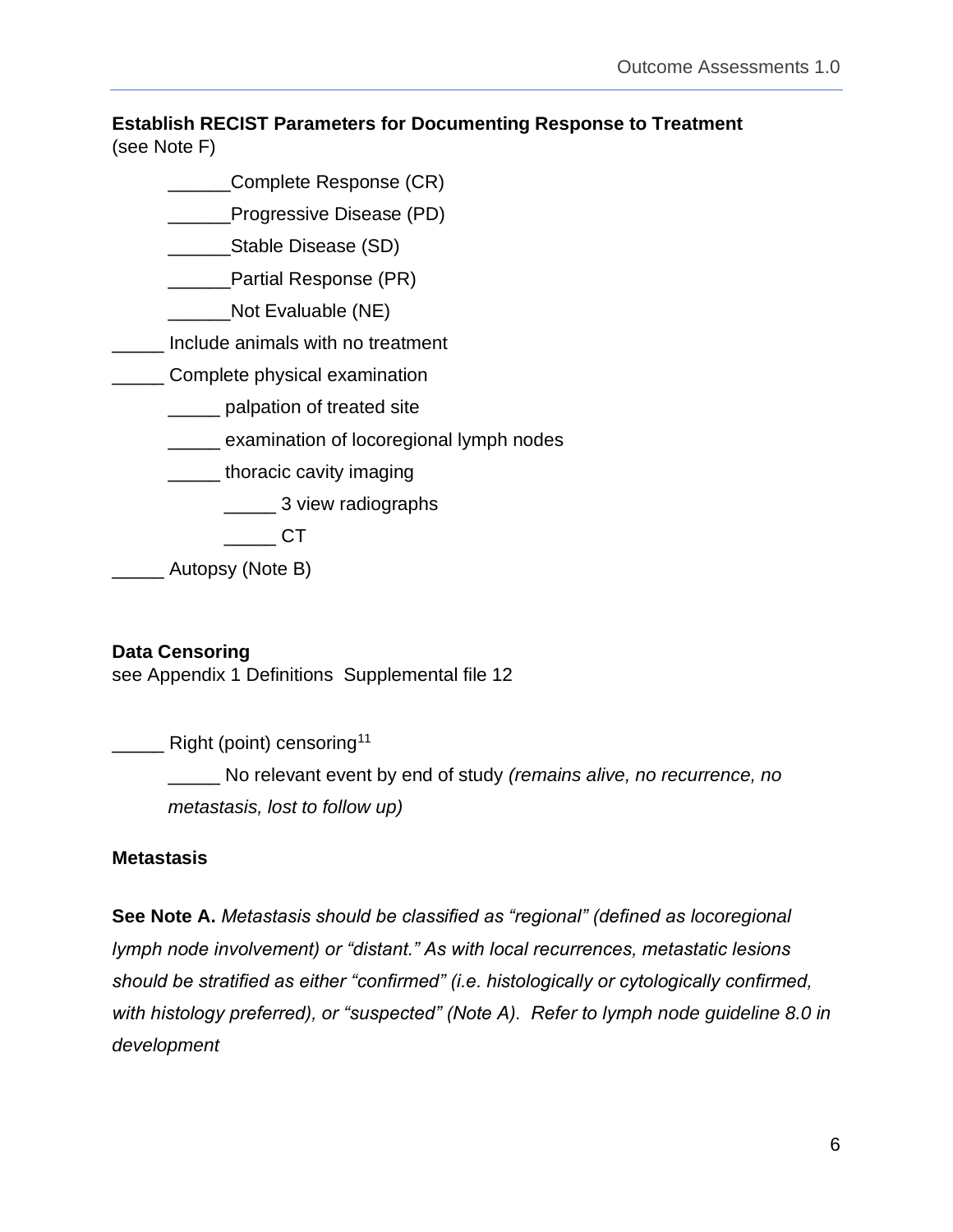Diagnostic modality

\_\_\_\_\_histopathology

\_\_\_\_\_ cytology

\_\_\_\_\_imaging

\_\_\_\_\_radiographs

CT scan

\_\_\_\_\_MRI

\_\_\_\_\_Other

\_\_\_\_\_ Regional lymph nodes

tumor metastasis present

\_\_\_\_\_ How determined?

**LETT** How many lymph nodes evaluated

\_\_\_\_\_\_histologically \_\_\_\_cytologically

\_\_\_\_\_ No evidence of tumor metastasis

\_\_\_\_\_ How determined?

\_\_\_\_\_ How many lymph nodes evaluated

\_\_\_\_\_\_histologically \_\_\_\_cytologically

\_\_\_\_\_\_ Distant metastasis

\_\_\_\_\_\_ Present

\_\_\_\_\_\_ Absent

\_\_\_\_\_\_Location

How determined?

# <span id="page-6-0"></span>**Euthanasia:**

\_\_\_\_\_\_Euthanasia caused by tumor

How determined?

**Euthanasia not caused by tumor** 

How determined?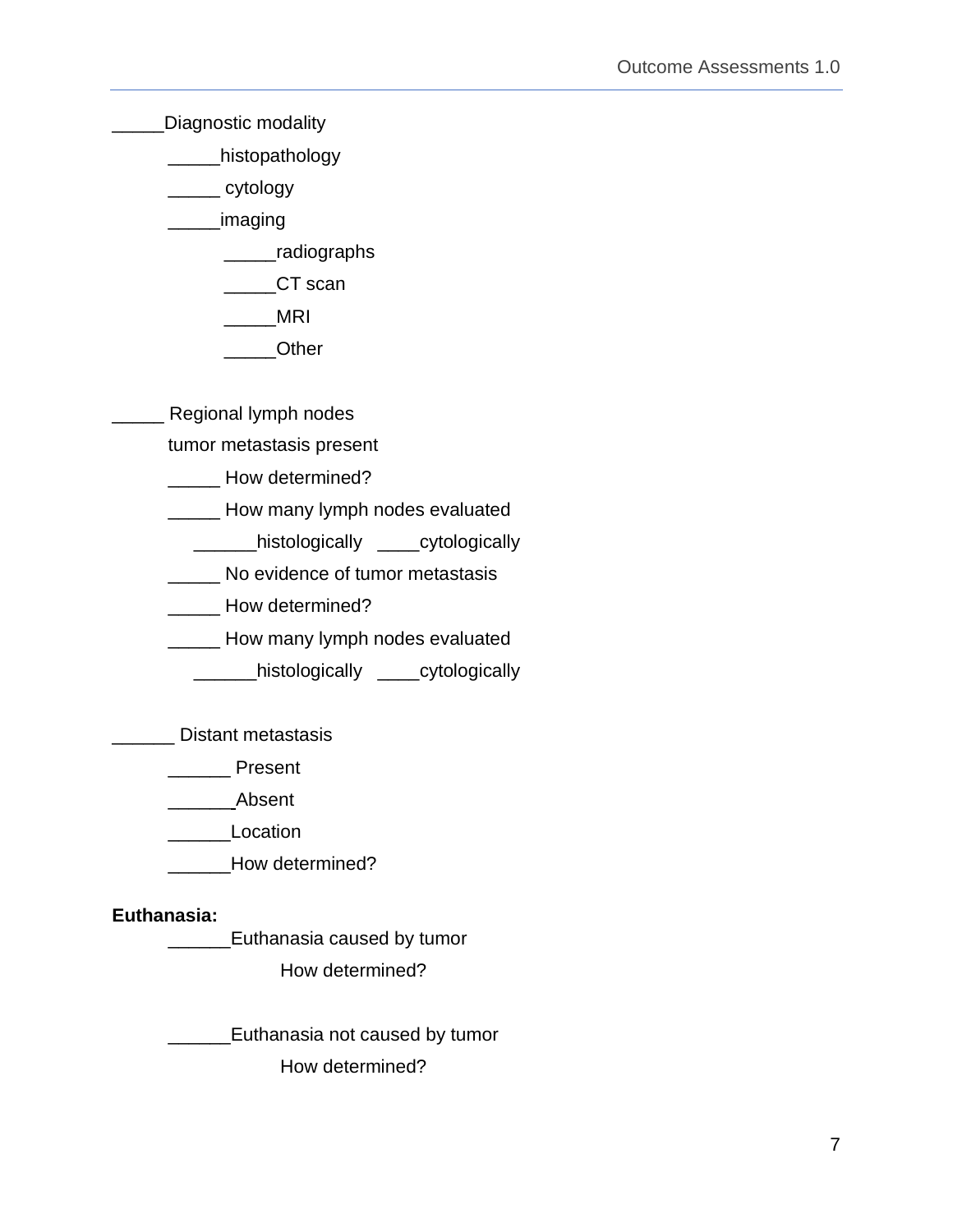### <span id="page-7-0"></span>**Notes**

- **A.** Metastasis should be classified as "regional" (defined as locoregional lymph node involvement) or "distant." As with local recurrences, metastatic lesions should be stratified as either "confirmed" (i.e. histologically or cytologically confirmed, with histology preferred), or "suspected." Suspected metastatic lesions should be further described by clearly stating which diagnostic modalities were used in the study: fine needle aspirate cytology, imaging (e.g. radiology, ultrasound, contrast-enhanced computed tomography, etc.) or palpation alone. When using radiography to evaluate for pulmonary metastasis, a minimum of 3 views (right lateral, left lateral, and ventro-dorsal or dorso-ventral) should be used. Computed tomography provides superior spatial resolution to radiography and therefore studies should clearly state which imaging methods were used for which body regions. Confirmation of suspected metastatic disease is accomplished by histopathology, which is the gold standard. If the metastatic lesion cannot be safely sampled, it should be categorized as "suspected." Reporting locoregional and pulmonary metastasis (or other organ metastasis) distinct from one another is important to facilitate identification of tumor biologic behavior patterns. Journals need to require the same terminology and definitions. A future study should compare accuracy between physical examination characteristics, cytology, imaging, autopsy (gross appearance), histopathology, and molecular biology to confirm recurrence/metastasis, which likely may vary by tumor type.
- **B.** Study participants with suspected metastatic and/or locally recurrent lesions may in fact have lesions unrelated to the primary tumor. Dogs with cancer have been documented to develop more than one tumor. Therefore, results from studies with large proportions of suspected lesions should be interpreted with caution. It should be noted that increasing the post-mortem examination rate in studies is crucial to generating valid results by maximizing the number of dogs that are histologically evaluated for metastasis and/or local recurrence. In particular, high autopsy rates (e.g. goal of at least 20% of patients) in future studies is essential to definitively resolve the variation seen in metastatic and local recurrence rates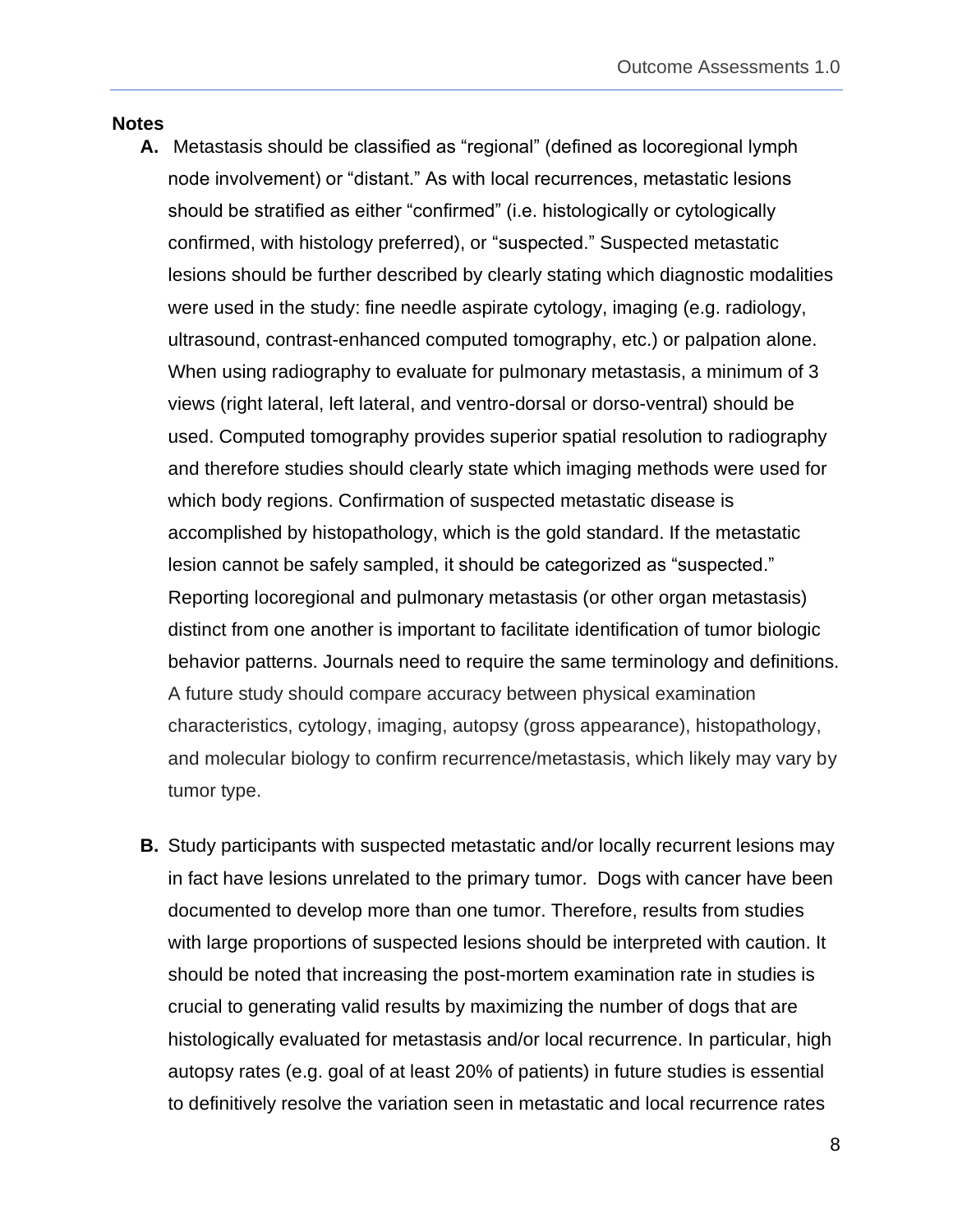reported in the current literature, many of which lack histologic lesion confirmation and/or autopsy data. To assist in ensuring post-mortem exams and histologic confirmation of metastasis and or local recurrence, it should be included as a component of study design and its utility and significance described on the patient consent form as well as conveyed directly to owners choosing to enroll in the study.

- **C.** Local recurrence is defined as the presence of the same tumor within the region of the previous surgical site confirmed via histopathology or cytology. Histopathology is preferred, however, tumor type influences which technique is used and more importantly, what is deemed best care for the patient. There are multiple reasons that histopathology is preferred to confirm recurrence. Histology is required to exclude benign causes of a mass in the region of the surgical scar (e.g. reactive fibroplasia, gossypiboma) or unrelated de novo tumors (e.g. mast cell tumor). Additionally, cytologic evaluation of fine needle aspirates cannot distinguish granulation tissue from neoplastic spindle cells or identify the type of STT. All recurrent masses should be measured by the clinician, surgeon, histotechnologist handling/trimming the gross specimen and pathologist. Local recurrence data should be stratified as either "confirmed" (e.g. histologically confirmed STT/STS) or "suspected." Suspected local recurrences should be further described by clearly stating which diagnostic modalities were used in the study: fine needle aspirate cytology, imaging (e.g. ultrasound, contrast-enhanced computed tomography, etc.) or palpation alone. Standard RECIST VCOG v1.0 criteria should be used in reporting recurrences. A local recurrence should be counted as a single event regardless of the number of tumor nodules that may have appeared at the original surgical site. If a STT/STS arises at a different soft tissue site it should be categorized as a "de novo STT/STS at a different site" and not a metastasis.
- **D.** Treatment Groups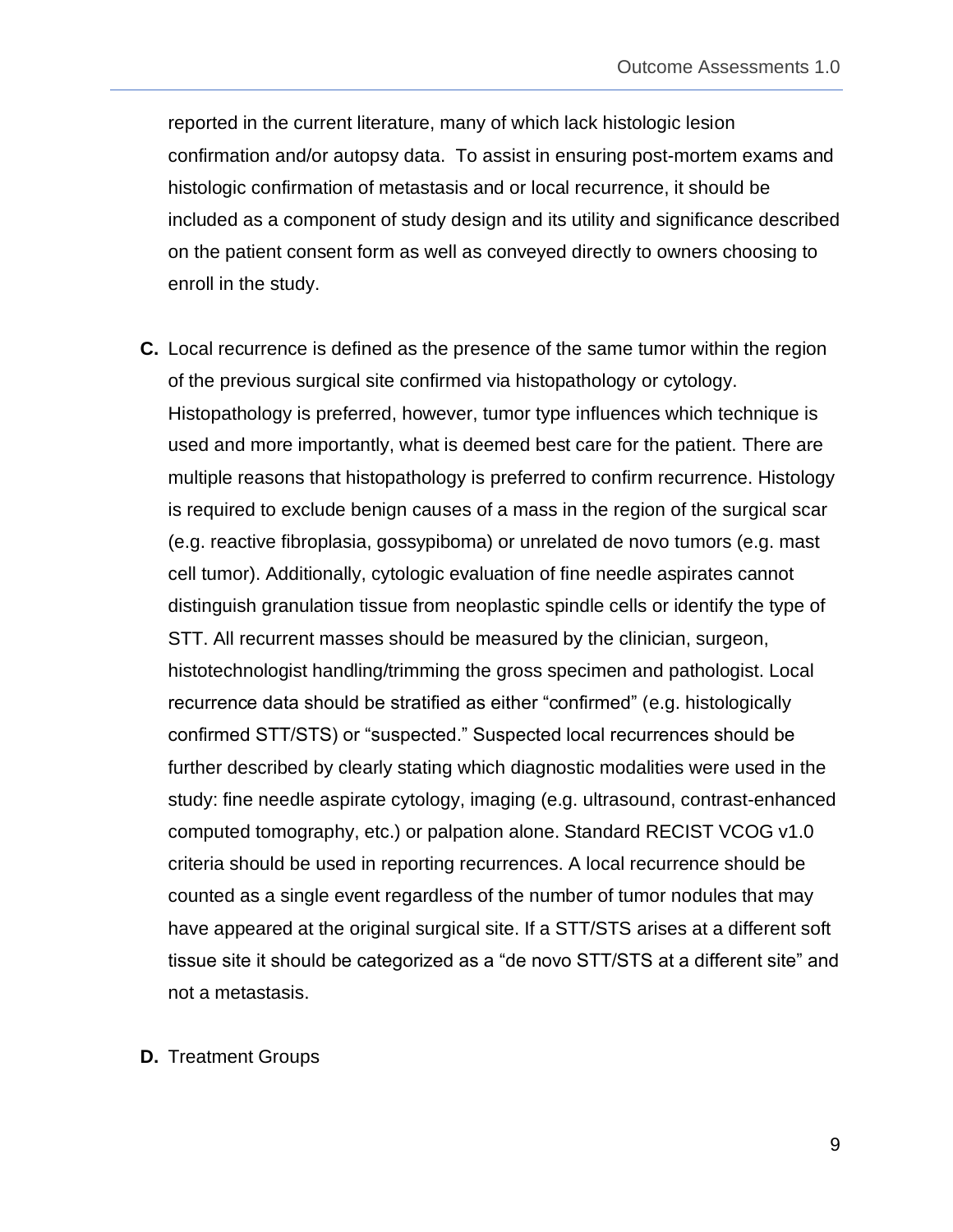Studies should clearly define the treatment groups evaluated in the study. Differences between treatment groups should be minimized such that any observed outcome differences can be attributed to the treatments evaluated. Study design, with specific attention to number of groups and sample size, should be carefully considered to avoid type II statistical errors. Manuscripts must provide detailed descriptions of the treatments used. Furthermore, patient tumor descriptions should be adequately detailed with appropriate staging information provided. In addition to complete staging information (standardized RECIST VCOG v1.0 measurements, locoregional lymph node status, and presence of metastasis), tumor location should be included as distally located STT/STS may display a unique biologic behavior pattern.

The start time (T=0) of survival studies needs to be clearly and consistently defined in the materials and methods section of manuscripts.<sup>2</sup> There are a variety of potential events to establish start time: the day of first treatment is recommended (surgery, chemo, RT) but options include the date of clinical diagnosis, the date of surgical tumor removal and the date of histopathological tumor diagnosis.<sup>2</sup> This is an example of why the materials and methods section of manuscripts need detailed descriptions of methods, so others can understand what was done and perhaps replicate the study design for validation.

**E.** Clinical data must be collected with the same rigor applied to pathological data and standardization is requisite. Studies should document standard clinical parameters such as the presence, absence, and/or development of regional and distant metastasis as well as local recurrence in a standardized manner and at fixed time intervals. Information on all treatments the patient received should also be documented, although the development of the grading scheme ideally should be restricted to patients treated with surgery only. Therefore, the inclusion of additional endpoints such as time to first event and disease-free interval must be reported, as these may represent more objective measures of treatment effects. If survival times are reported, then the manuscript's methods section needs to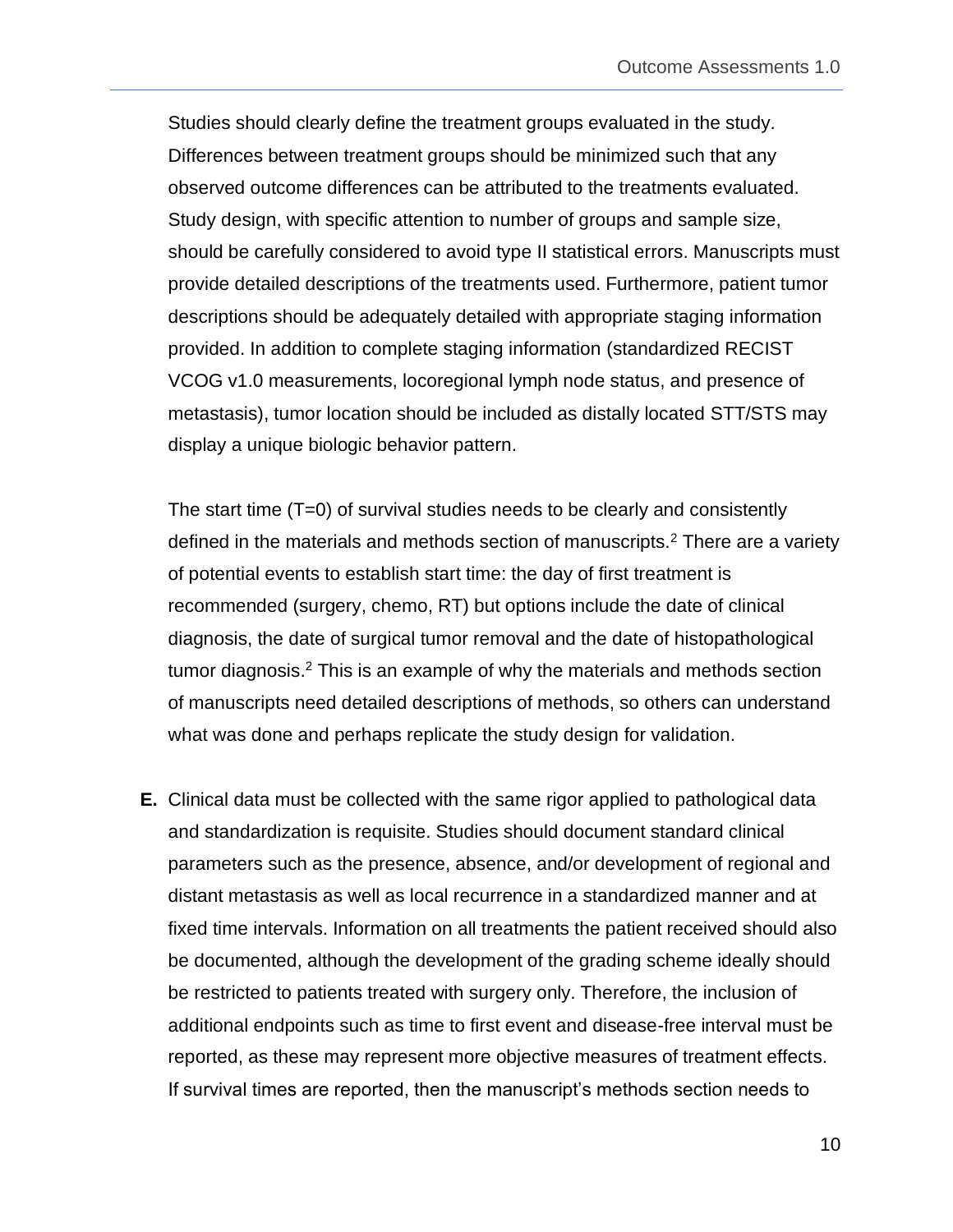clearly define if the patient was euthanized and how it was determined that the tumor contributed to the cause of death (e.g. owner could no longer administer nursing care, dog developed a new tumor, etc.). This information should be published in a table as supplementary data.

**F.** Definitions and terminology used for clinical outcome measures should be consistent across studies to facilitate comparisons in the literature. Appendix 1 Supplemental file 12 summarizes some of the most important terminology for readers, especially pathologists who may be less familiar with these clinical definitions, for ease of reference while using the online resource. However, complete definitions are found in widely adopted references<sup>2,1</sup> and readers are encouraged to consult these publications for details.

The assessment of outcomes, and the modalities used to assess them, is a topic in oncology studies that will change as technology and derived clinical methodologies evolve. The materials and methods section of manuscripts must contain complete and clear definitions of the outcomes measured and the modalities used, such that others can replicate the study. Recurrence or metastasis are straightforward to a pathologist, for both of which histopathology remains the gold-standard test. However, histopathology is not always feasible due to concerns for patient morbidity and therefore other metrics are frequently employed (e.g. survival times or intervals; cytology). However, survival can be defined in multiple ways; for example, "overall survival" or "disease-specific survival." Overall survival time (and relatedly, all-cause mortality rate) is a metric that frequently is confounded due to the availability of euthanasia in veterinary patients. Use of a generic term such as "survival time" is vague and does not differentiate if death was from any cause, death from the cancer being studied, or due to euthanasia motivated by any number of factors (e.g. perceived quality of life, financial considerations, limitations in providing requisite nursing care, etc).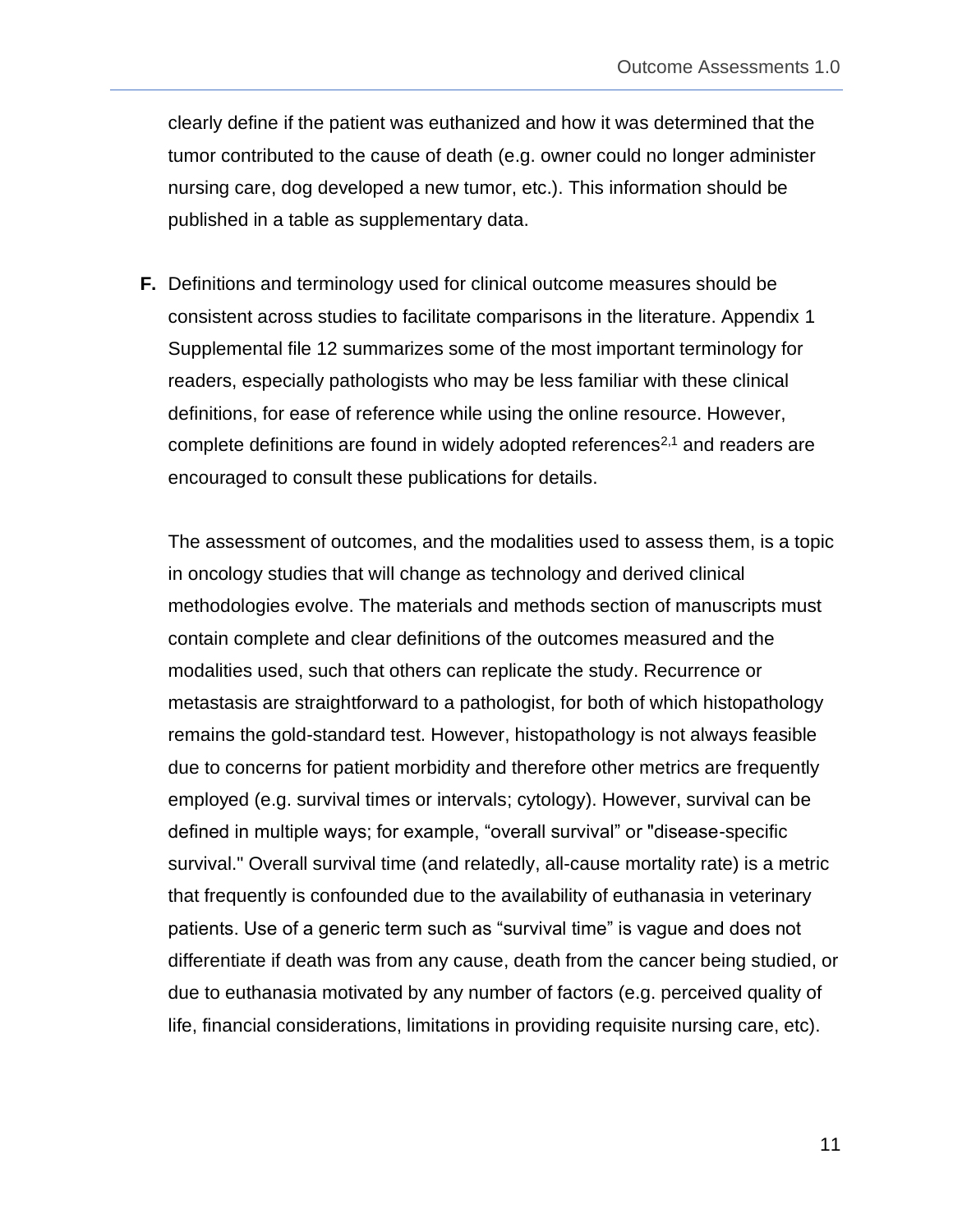Reporting "progression-free survival" (PFS) is considered a more accurate measure of treatment effect since it quantifies the duration of time until the disease is observed to progress. This metric captures both patients that have all detectable disease removed (e.g. post-operative patients in which no gross disease remains), as well as those with some amount of residual disease (i.e. either post-operatively or tumors treated with radiation and/or chemotherapy) that will be undergo active surveillance (details of which must be provided in the study's methodology) until the tumor increases in size or metastasizes. The phrase "disease-free survival" (also termed "disease-free interval") is a subset of PFS which is predicated on the patient experiencing a complete response and being disease-free; however, thorough documentation of a truly disease-free state is considered controversial due to limitations in diagnostic techniques and hence PFS is the preferred clinical outcome metric as it more accurately represents the unknowns related to occult disease (e.g. microscopic) within the patient. Determining survival probabilities at defined time points (1, 2, 5 years) is critical to compare different prognostic studies; moreover, reporting *hazard ratios* between groups is considered the best indicator of the prognostic significance for a given parameter (e.g. mitotic count) or treatment effect. Clinicians are positioned to determine outcomes, through careful use of correct terminology and diagnostic methodology, and report the findings with appropriate statistical methods. They also are the individuals that must balance patient care and individual owner scenarios while striving for accurate outcome data, which is a difficult task, emphasizing the need for transparency and consistency in outcome reporting.

### <span id="page-11-0"></span>**RECIST**

Canine response evaluation criteria for solid tumors in dogs (cRECIST v1.0) provides the framework for the measurement of tumor burden before, during and after therapy.<sup>2</sup> The following are a summary of key points from that publication related to clinical outcome measures. This includes establishing baseline measurements of the primary tumor as well as metastatic lesions (lymph nodes and/or distant metastasis). Thorough definitions of complete response (CR), partial response (PR), progressive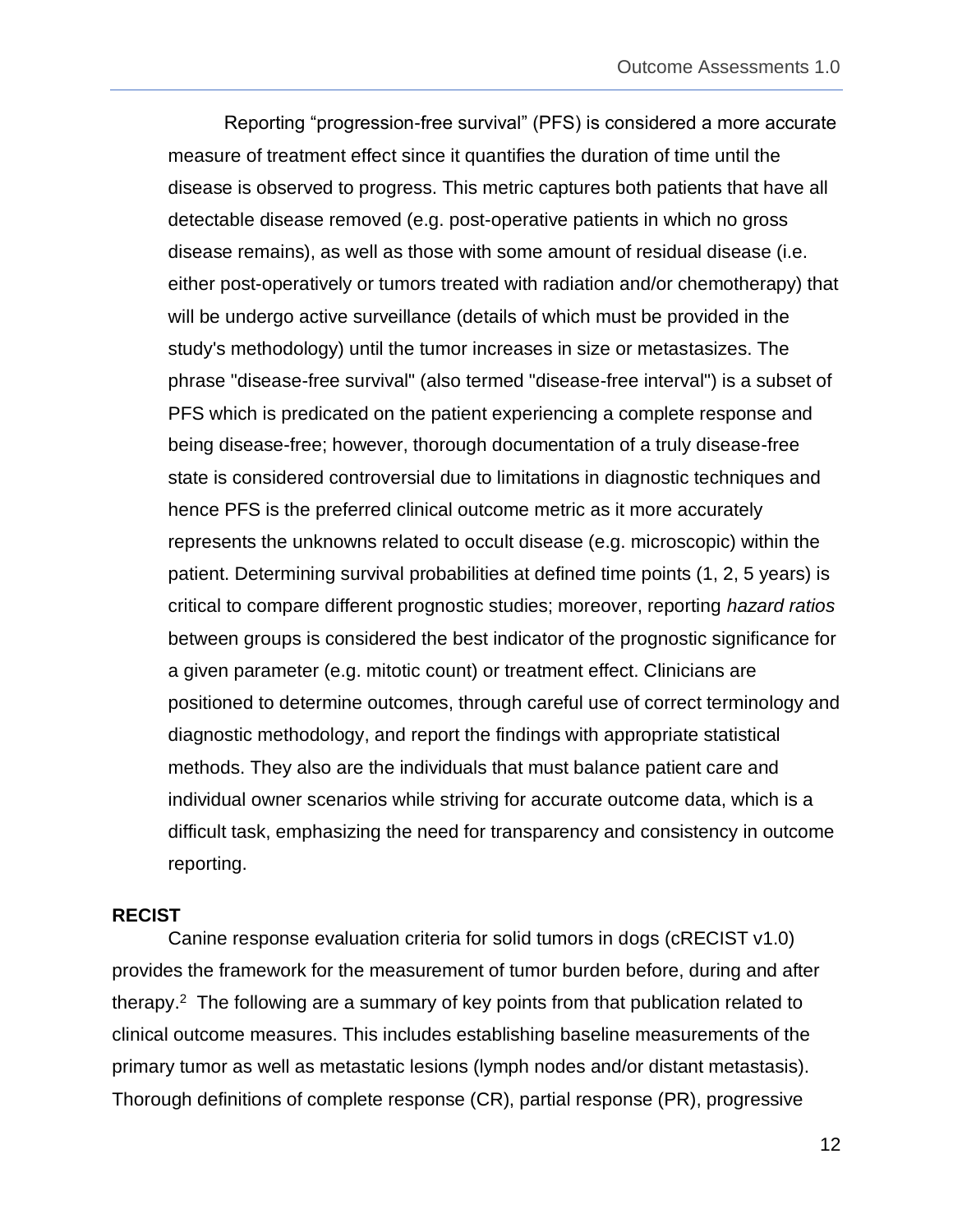disease (PD), and stable disease (SD) are provided and many can also be found in Appendix 1; Supplemental file 12. Frequency of re-evaluation is generally recommended every 6-8 weeks with shorter or longer intervals justified depending on the tumor type, nature of therapy, etc. Cytology and histology are recommended to confirm response to treatment. When not possible, presumptive assessment via imaging is acceptable and guidelines on specific imaging modalities are provided (e.g. CT preferred over ultrasound due to inter-operator error and over radiographs due to increased sensitivity for size and presence of lesions; CT 5mm maximum slice thickness; PET/CT cannot be used for measurements due to poor spatial resolution). Reporting of progression-free survival (PFS; which allows for presence of neoplastic disease, but it is not progressing/growing/metastasizing for a period of time), in contrast to overall survival time (due to potential confounding due to varied reasons for euthanasia in veterinary medicine), is emphasized.

A forthcoming consensus statement on grading of canine soft tissue sarcomas from the Veterinary Cancer Society-American College of Veterinary Pathologists Oncology Pathology Working Group contains a relevant guideline on measurement and reporting of clinical data, including outcomes.\* The following italicized text is quoted from this document (references removed from quoted text below but available in original document), emphasizes similar points as the above publications, *"… with further explanation as applicable to canine STS … to encourage uniform use of terminology, transparency in data reporting, and comparisons among future studies*."

\* = Guideline 2 "Clinical Data" from VCS ACVP OPWG Soft Tissue Sarcoma Subgroup Consensus on Grading Canine Soft Tissue Sarcomas; to be published